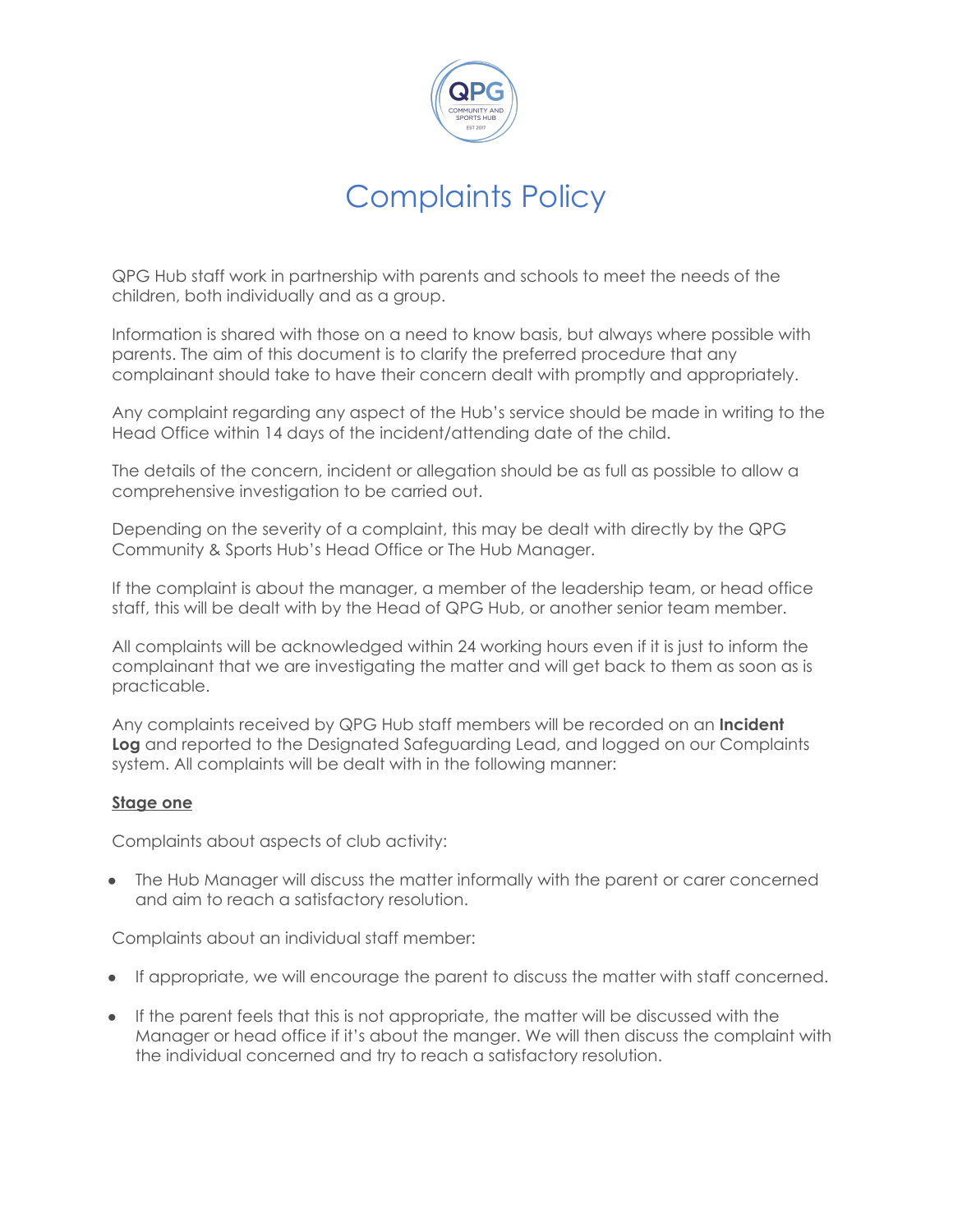

### **Stage two**

If it is impossible to reach a satisfactory resolution to the complaint through informal discussion, the parent or carer should put their complaint in writing to QPG Hub Manager at the QPG Community & Sports Hub Office to via [afterschool@qpghub.com](mailto:afterschool@qpghub.com)

The Leadership Team will then:

- Acknowledge receipt of the letter within 7 days and investigate the matter within 28 days
- Send a full response in writing, to all relevant parties, including details of any recommended changes to be made to the hub's practices or policies as a result of the complaint. A Complaint Form will be completed to include details of action taken, timeline of events and for the parent to express how well the complaint was dealt with.
- Meet relevant parties to discuss the QPG Hub's response to the complaint, either together or on an individual basis.

If child protection issues are raised, the Headteacher, Leadership Team, or the Hub Manager will refer the situation to the organisations safeguarding lead, who will follow the procedures of the **Safeguarding Policy**.

If a criminal act may have been committed, the Police will be contacted.

#### **Making a complaint to Ofsted**

Any parent or carer can submit a complaint to Ofsted about QPG Community & Sports Hub and QPG Breakfast & After-School Club at any time.

Ofsted will consider and investigate all complaints.

#### **Ofsted's address is: Ofsted, Piccadilly Gate, Store Street, Manchester, M1 2WD**

**Telephone: 0300 123 1231 (general enquiries) 0300 123 4666 (complaints)**

**Contacts for Safeguarding: Westminster**

Consultation and Advice about a child/young person resident in the City of Westminster

To report a concern about a child or young person in Westminster please contact: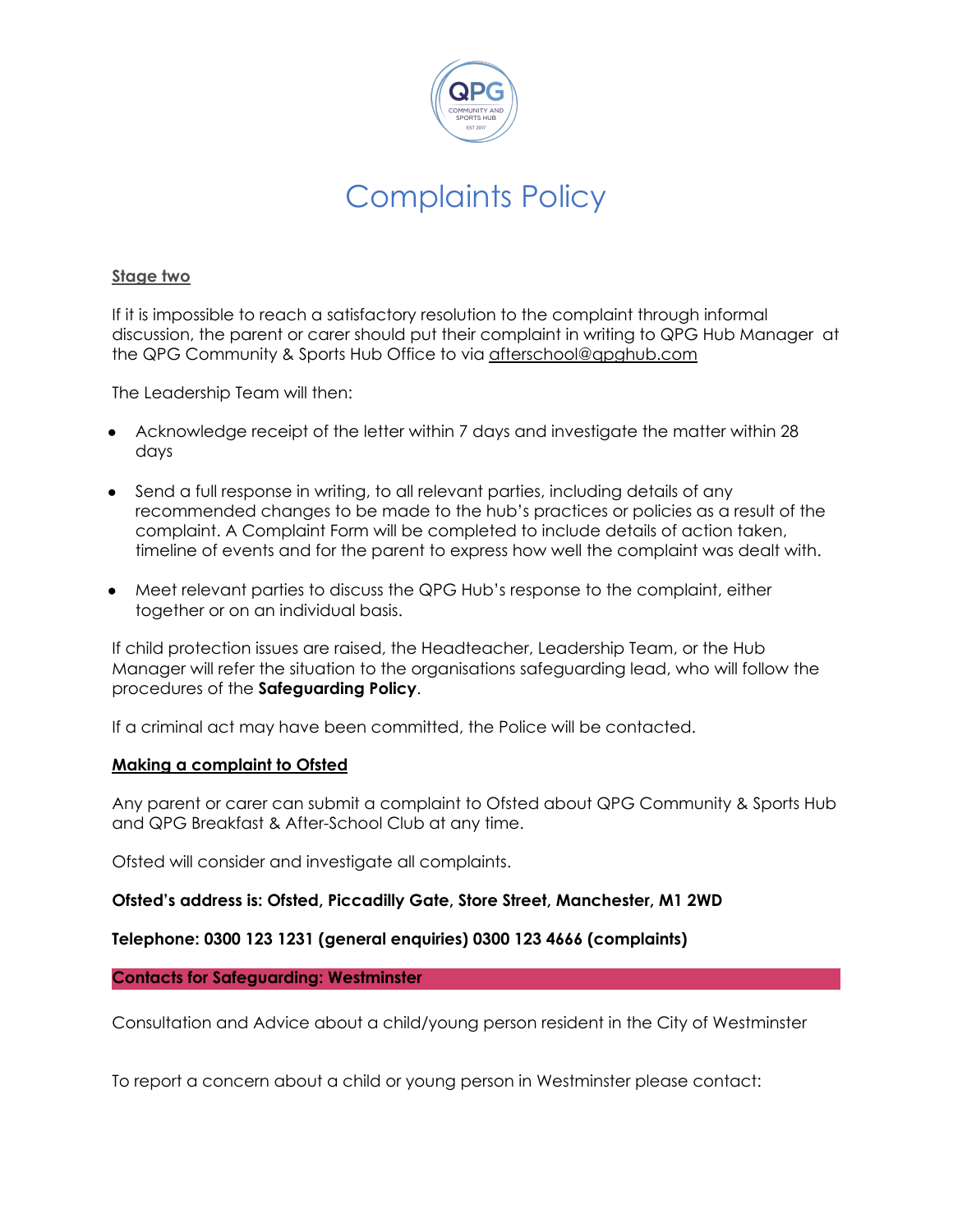

Westminster Access Team – Tel: 020 7641 4000 (Out of hours – 020 7641 6000) Email: [AccesstoChildrensServices@westminster.gov.uk](mailto:AccesstoChildrensServices@westminster.gov.uk) **For case consultations or follow-up enquiries please contact the Duty Child Protection Adviser in the first instance on 020 7641 7668.**

### *Gourita Gibbs*

Child Protection Adviser Telephone: 020 7641 4199 Email: [ggibbs@westminster.gov.uk](mailto:ggibbs@westminster.gov.uk) *John Griffin* Child Protection Adviser Telephone: 020 7641 1615 Email: [jgriffin@westminster.gov.uk](mailto:jgriffin@westminster.gov.uk) *Gabby Bernard* Child Protection Adviser Telephone: 020 7641 4003 Email: [gbernard@westminster.gov.uk](mailto:gbernard@westminster.gov.uk)

### **For LADO consultations and referrals please contact the duty Child Protection Adviser on:**

Telephone: 020 7641 7668 Email: [LADO@westminster.gov.uk](mailto:LADO@westminster.gov.uk)

If you cannot reach a duty CP Adviser you can reach: *Sharon Ackbersingh* Safer Organisation Manager and Local Authority Designated Officer (LADO) Telephone: 07714 845 702 Email: [sharon.ackbersingh@rbkc.gov.uk](mailto:sharon.ackbersingh@rbkc.gov.uk) Safeguarding and Child Protection Training, Consultation and Advice for Schools and **Education** 

#### *Hilary Shaw*

Safeguarding Lead for Schools and Education Telephone: 020 7598 4876 Mobile: 07817 365 519 Email: [hilary.shaw@rbkc.gov.uk](mailto:hilary.shaw@rbkc.gov.uk) Tri-borough Multi-Agency Safeguarding Hub (MASH) *Karen Duncan* Tri-Borough MASH Business Support Officer Telephone: 020 7641 3991 Email: [kduncan1@westminster.gov.uk](mailto:kduncan1@westminster.gov.uk) Bi-Borough Admissions and Access to Education (Children Missing Education, Child Employment and Elective Home Education enquiries)